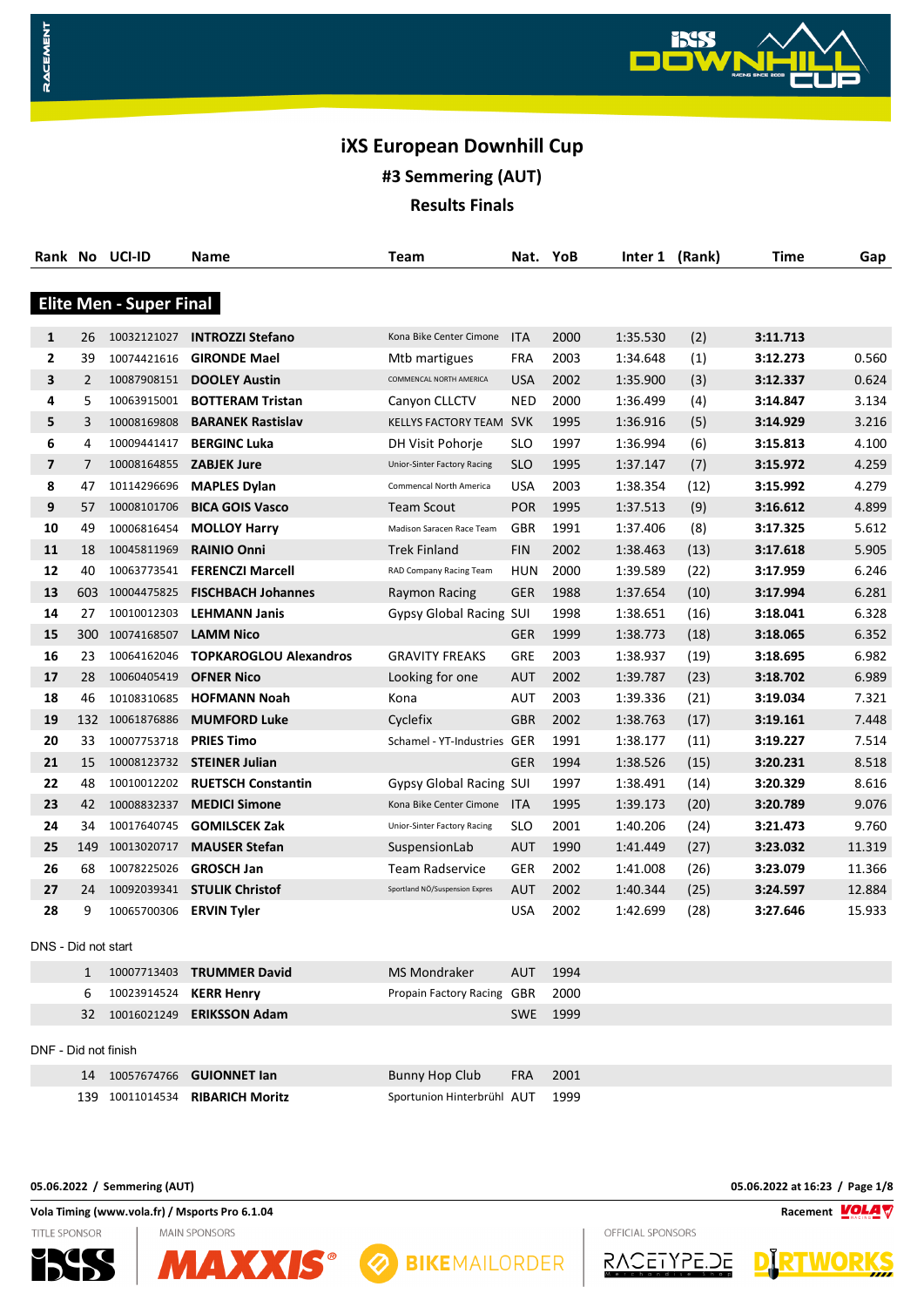|                     |     | Rank No UCI-ID             | <b>Name</b>                     | Team                            | Nat. YoB   |      | Inter 1  | (Rank) | Time     | Gap      |
|---------------------|-----|----------------------------|---------------------------------|---------------------------------|------------|------|----------|--------|----------|----------|
|                     |     |                            |                                 |                                 |            |      |          |        |          |          |
|                     |     | <b>Elite Women - Final</b> |                                 |                                 |            |      |          |        |          |          |
|                     |     |                            |                                 |                                 |            |      |          |        |          |          |
| 1                   | 103 | 10052572465                | <b>NEISSL Marlena</b>           | <b>Bikeclub Stattegg</b>        | <b>AUT</b> | 2001 | 1:54.820 | (2)    | 3:47.850 |          |
| $\mathbf{2}$        | 105 | 10032602892                | <b>GAVA Lisa</b>                | 3stars - Alessibici             | <b>ITA</b> | 2000 | 1:55.288 | (3)    | 3:49.741 | 1.891    |
| 3                   | 104 | 10094937924                | <b>GUTÖHRLE Sophie</b>          | <b>Bikeclub Leogang</b>         | <b>AUT</b> | 2003 | 1:56.782 | (4)    | 3:52.134 | 4.284    |
| 4                   | 118 | 10130519039                | <b>SALLEGGER Kerstin</b>        | <b>Bike Club GIANT Stattegg</b> | <b>AUT</b> | 1997 | 1:50.235 | (1)    | 3:56.990 | 9.140    |
| 5                   | 115 | 10007478983                | <b>PRIES Nadja</b>              | Schamel - RenéRosa GER          |            | 1994 | 2:00.960 | (7)    | 3:59.266 | 11.416   |
| 6                   | 102 | 10097394751                | <b>WELZEL Justine</b>           |                                 | <b>GER</b> | 1997 | 1:59.763 | (5)    | 4:02.274 | 14.424   |
| 7                   | 113 | 10119055154                | <b>VICZE Sabine</b>             |                                 | <b>GER</b> | 1991 | 2:00.689 | (6)    | 4:02.472 | 14.622   |
| 8                   | 109 | 10091269506                | <b>GERMANN Charlotte</b>        | Freeride & Downhill Vorarlberg  | <b>GER</b> | 1998 | 2:01.265 | (8)    | 4:04.085 | 16.235   |
| 9                   | 119 | 10003669715                | <b>FRUHWIRTH Helene Valerie</b> | Cranksetter                     | <b>AUT</b> | 1983 | 2:03.930 | (9)    | 4:07.203 | 19.353   |
| 10                  | 117 | 10127914486                | <b>GASBICHLER Monica</b>        |                                 | <b>GER</b> | 1991 | 2:05.691 | (11)   | 4:07.997 | 20.147   |
| 11                  | 108 | 10060869605                | <b>KUCHLING Maxi</b>            | Racement                        | <b>GER</b> | 2001 | 2:05.617 | (10)   | 4:08.498 | 20.648   |
| 12                  | 110 | 10010855189                | <b>OP DE BEECK Roos</b>         | DC Team                         | <b>BEL</b> | 1997 | 2:07.094 | (14)   | 4:10.272 | 22.422   |
| 13                  | 107 | 10110223104                | <b>BULLIARD Delphine</b>        | The Factory Bikeshop            | SUI        | 1998 | 2:06.370 | (13)   | 4:11.846 | 23.996   |
| 14                  | 604 | 10016239295                | <b>VINCZE Erzsébet</b>          | Rad Company Racing Team SE      | <b>HUN</b> | 1992 | 2:09.713 | (16)   | 4:16.575 | 28.725   |
| 15                  | 112 | 10033606137                | <b>FAVOINO Carola</b>           | Sanremo Freeride                | <b>ITA</b> | 2001 | 2:06.357 | (12)   | 4:17.364 | 29.514   |
| 16                  | 114 | 10060441589                | <b>GOMBALOVÁ Vilma</b>          | <b>Kraps Racing Team</b>        | <b>SVK</b> | 2003 | 2:11.266 | (17)   | 4:18.696 | 30.846   |
| 17                  | 111 | 10109873193                | <b>GALLITZENDÖRFER Katja</b>    | TV Burglengenfeld               | <b>GER</b> | 1998 | 2:08.965 | (15)   | 4:22.249 | 34.399   |
| 18                  | 116 | 10048394189                | <b>ARENDT Anouk</b>             | <b>DH Talent Team</b>           | <b>GER</b> | 2003 | 2:12.824 | (18)   | 4:23.343 | 35.493   |
| 19                  | 106 | 10008591554                | <b>KLOS Katharina</b>           | RC Germania Weißenburg          | <b>GER</b> | 1984 | 2:13.605 | (19)   | 4:26.934 | 39.084   |
| 20                  | 120 | 10130159735                | <b>FREINADEMETZ Tara</b>        | MTB & Downhill Verein Tirol     | <b>AUT</b> | 1998 | 2:29.223 | (20)   | 4:54.932 | 1:07.082 |
|                     |     |                            |                                 |                                 |            |      |          |        |          |          |
| DNS - Did not start |     |                            |                                 |                                 |            |      |          |        |          |          |
|                     |     | 101 10035131663            | <b>HÖLL Valentina</b>           | RockShox TREK Race Team AUT     |            | 2001 |          |        |          |          |

### **Elite Men - Small Final**

RACEMENT

| $\mathbf{1}$ | 16  | 10010119811 | <b>SMESTAD Simen</b>     | SK Rye                         | <b>NOR</b> | 1998 | 1:39.180 | (1)  | 3:17.986 |       |
|--------------|-----|-------------|--------------------------|--------------------------------|------------|------|----------|------|----------|-------|
| 2            | 66  | 10054029081 | <b>GUZMAN Raimundo</b>   | privateer                      | <b>CHI</b> | 1993 | 1:39.308 | (2)  | 3:19.384 | 1.398 |
| 3            | 55  | 10016067628 | <b>KRAL Antonín</b>      | <b>KELLYS FACTORY TEAM</b>     | <b>CZE</b> | 1996 | 1:39.871 | (10) | 3:19.491 | 1.505 |
| 4            | 76  | 10016376513 | <b>DE COCK Tanguy</b>    | TANGUY BIKE SHOP / StARTING LI | <b>BEL</b> | 2000 | 1:39.471 | (3)  | 3:20.190 | 2.204 |
| 5            | 70  | 10083760692 | <b>KORADI Joshua</b>     |                                | <b>SUI</b> | 2002 | 1:39.715 | (6)  | 3:20.791 | 2.805 |
| 6            | 69  | 10008073010 | <b>COLOMBO Francesco</b> | PUNTOSPORT Team INTENSE        | ITA        | 1995 | 1:39.696 | (5)  | 3:21.817 | 3.831 |
| 7            | 35  | 10017791905 | <b>VELASCO Niko</b>      |                                | <b>RSA</b> | 1999 | 1:39.779 | (8)  | 3:22.062 | 4.076 |
| 7            | 11  | 10010627039 | <b>STEAD Hayden</b>      |                                | <b>NZL</b> | 1997 | 1:41.228 | (16) | 3:22.062 | 4.076 |
| 9            | 37  | 10025344666 | <b>JUNG Gautier</b>      | <b>JR TEAM</b>                 | <b>FRA</b> | 2000 | 1:39.717 | (7)  | 3:22.269 | 4.283 |
| 10           | 131 | 10015178157 | <b>SCHREITER Erik</b>    | Crossworx RADT / SG Callenberg | <b>GER</b> | 1997 | 1:39.927 | (11) | 3:22.280 | 4.294 |
| 11           | 61  | 10016593347 | <b>SAURER Elia</b>       | <b>HOT-TRAIL Racing</b>        | <b>SUI</b> | 2000 | 1:39.794 | (9)  | 3:22.508 | 4.522 |
| 12           | 53  | 10088322524 | <b>PERRAUDIN Marius</b>  | Fatal Bike                     | SUI        | 2002 | 1:40.351 | (12) | 3:22.794 | 4.808 |

**05.06.2022 / Semmering (AUT) 05.06.2022 at 16:23 / Page 2/8**

**Vola Timing (www.vola.fr) / Msports Pro 6.1.04 Racement**

**TITLE SPONSOR** 





WORKS **D** 

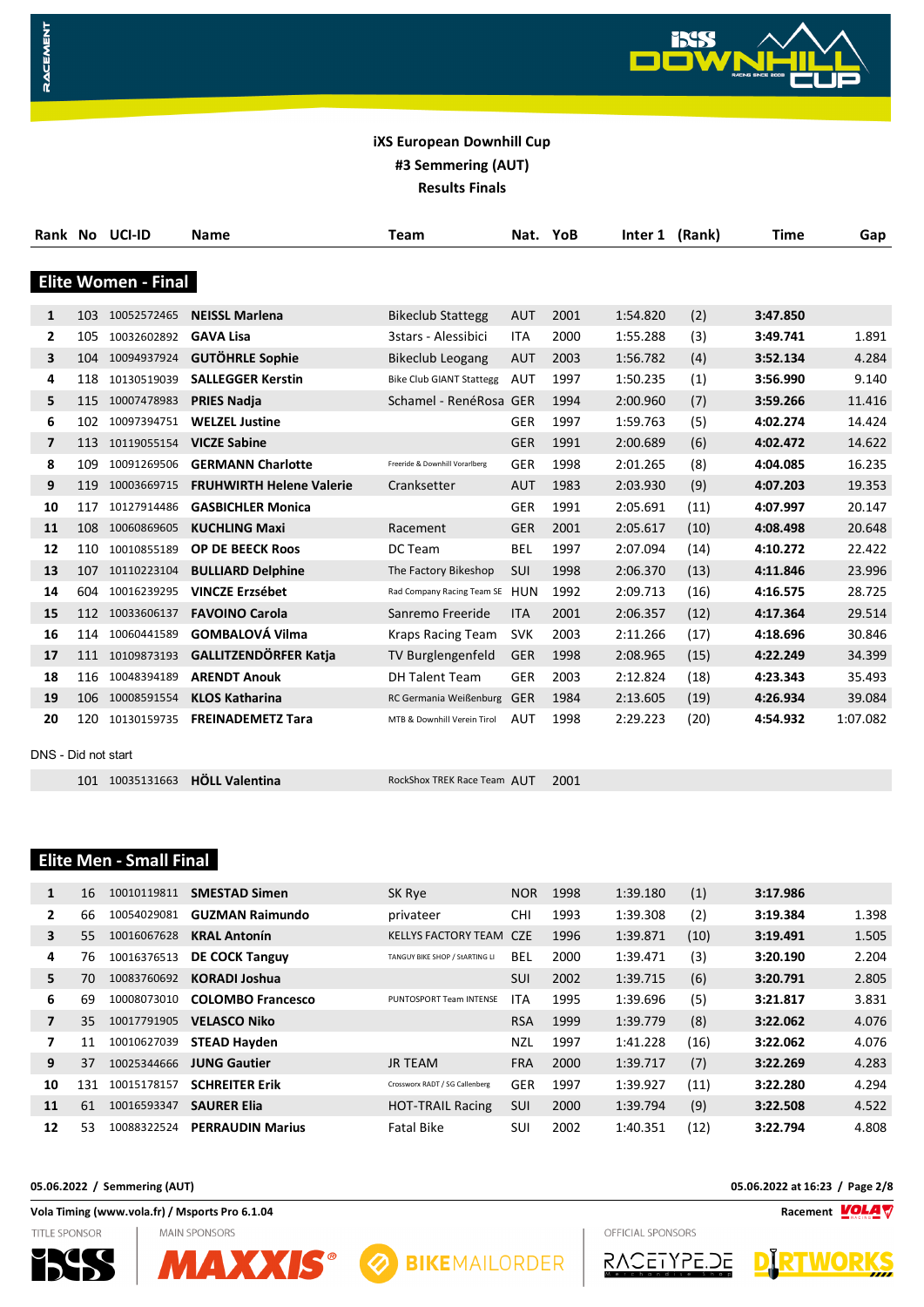

| Rank | No. | UCI-ID                  | Name                                    | Team                                 | Nat.       | YoB  | Inter 1  | (Rank) | Time     | Gap    |
|------|-----|-------------------------|-----------------------------------------|--------------------------------------|------------|------|----------|--------|----------|--------|
| 13   |     | 151 10011753451         | <b>RHAM Lucas</b>                       | <b>Trailwerk Solo-Racing</b>         | GER        | 1990 | 1:39.568 | (4)    | 3:23.612 | 5.626  |
| 14   | 123 | 10058565752             | <b>RANOSZ Wojciech</b>                  | Antidote Gravity Ravolt POL          |            | 2002 | 1:40.703 | (14)   | 3:24.256 | 6.270  |
| 15   | 62  | 10104783323             | <b>KIRK Rory</b>                        |                                      | <b>RSA</b> | 2003 | 1:41.349 | (17)   | 3:24.493 | 6.507  |
| 16   | 71  | 10034220065             | <b>MOSER Christoph</b>                  | <b>Trentino Dh Raceing</b>           | ITA        | 2001 | 1:42.251 | (23)   | 3:24.567 | 6.581  |
| 17   | 58  | 10090970927             | <b>SMETS Steffen</b>                    | Fahrrad XXL Franz Racing             | <b>GER</b> | 2003 | 1:41.845 | (19)   | 3:24.755 | 6.769  |
| 18   | 56  | 10009263682             | <b>FREY Marcell</b>                     | Forward Athletik                     | GER        | 1994 | 1:42.395 | (25)   | 3:25.268 | 7.282  |
| 19   | 83  | 10006316805             | <b>BLANCHARD Camille</b>                |                                      | <b>FRA</b> | 1991 | 1:41.068 | (15)   | 3:25.310 | 7.324  |
| 20   | 82  | 10030596208             | <b>ARCHETTI Alessio</b>                 | <b>Trentino DH Racing</b>            | ITA        | 1995 | 1:41.648 | (18)   | 3:25.524 | 7.538  |
| 21   | 29  | 10008164956             | <b>CIMPERMAN Jan</b>                    | Mtb Trbovlje/HCI                     | <b>SLO</b> | 1994 | 1:40.367 | (13)   | 3:25.525 | 7.539  |
| 22   | 59  | 10087944426             | <b>PUTTKAMMER Jonas</b>                 | <b>Bikepark Albstadt Racing</b>      | GER        | 2002 | 1:41.984 | (22)   | 3:25.648 | 7.662  |
| 23   | 75  | 10093158073             | <b>HAJEK Martin</b>                     | CYKLO KRYSTYNÍK RACING TEAM          | <b>CZE</b> | 2001 | 1:43.522 | (35)   | 3:25.693 | 7.707  |
| 24   | 38  | 10034089218             | <b>GADOTTI Alessandro</b>               | <b>Trentino DH Racing</b>            | ITA        | 2000 | 1:41.907 | (21)   | 3:25.956 | 7.970  |
| 25   | 67  |                         | 10093742501 VEMMELUND NIELSEN Sebastian | DMK                                  | <b>DEN</b> | 2000 | 1:42.445 | (26)   | 3:25.975 | 7.989  |
| 26   | 19  | 10011214089             | <b>BERGBY Ole-Herman</b>                | Sk Rye                               | <b>NOR</b> | 1999 | 1:42.842 | (28)   | 3:26.250 | 8.264  |
| 27   | 17  | 10016258190             | <b>BASIC Ivan</b>                       | CROATIAN NATIONAL TEAM               | <b>CRO</b> | 1999 | 1:42.475 | (27)   | 3:26.681 | 8.695  |
| 28   | 60  | 10096265208             | <b>OBERHOFER Maximilian</b>             | <b>Bikeclub Leogang</b>              | AUT        | 2003 | 1:43.836 | (39)   | 3:27.110 | 9.124  |
| 29   | 43  | 10016064089             | <b>WIMMER Tobias</b>                    | ARBÖ Radsportteam Ried AUT           |            | 1996 | 1:42.367 | (24)   | 3:27.545 | 9.559  |
| 30   | 63  | 10011013322             | <b>REUSSER Pascal</b>                   | <b>HOT-TRAIL Racing</b>              | SUI        | 1999 | 1:41.848 | (20)   | 3:27.601 | 9.615  |
| 31   | 143 | 10063111012             | <b>UMSCHEID Maximilian</b>              | MTB Club München e.V.                | <b>GER</b> | 2002 | 1:44.531 | (45)   | 3:27.707 | 9.721  |
| 32   | 87  | 10087608461 SIGL Moritz |                                         | Rock Race Fam                        | GER        | 2002 | 1:42.873 | (30)   | 3:27.837 | 9.851  |
| 33   | 64  | 10010008360             | <b>KOHÚT Denis</b>                      | <b>CTM Racing Team</b>               | <b>SVK</b> | 1997 | 1:44.279 | (44)   | 3:27.902 | 9.916  |
| 34   | 128 | 10032479018             | <b>LANER Jan</b>                        | BIKE TEAM GAIS ASV                   | ITA        | 2002 | 1:43.656 | (38)   | 3:27.951 | 9.965  |
| 35   | 21  | 10083138579             | <b>CSERJESI Patrik</b>                  | Rad Company Racing Team              | <b>HUN</b> | 2003 | 1:43.552 | (36)   | 3:28.369 | 10.383 |
| 36   | 88  | 10083717448             | <b>LEMERRE Mateo</b>                    | team les gets bike park FRA          |            | 2003 | 1:42.865 | (29)   | 3:28.473 | 10.487 |
| 37   | 160 | 10007423615             | <b>DEBRABANDERE Thibaut</b>             |                                      | BEL        | 1993 | 1:43.277 | (32)   | 3:28.571 | 10.585 |
| 38   | 89  | 10006810390             | <b>SIMON Nicolas</b>                    | <b>DCTEAM - BIKES</b>                | BEL        | 1991 | 1:43.194 | (31)   | 3:28.620 | 10.634 |
| 39   | 169 | 10043856714             | <b>SCHOLEY Oliver</b>                   |                                      | <b>AUS</b> | 2001 | 1:43.355 | (33)   | 3:28.731 | 10.745 |
| 40   | 141 | 10015891614             | <b>DRANSMANN Luca</b>                   | LSD-Racing                           | GER        | 1999 | 1:44.894 | (50)   | 3:28.733 | 10.747 |
| 41   | 129 | 10034049509             | <b>COLONNELLO Alessandro</b>            | <b>BMT Valsassina Motobase MBROS</b> | <b>ITA</b> | 1999 | 1:44.174 | (42)   | 3:28.812 | 10.826 |
| 42   | 54  | 10015115210             | <b>HIS Pacôme</b>                       | les gets bike park                   | <b>FRA</b> | 1998 | 1:43.552 | (36)   | 3:28.870 | 10.884 |
| 43   | 20  |                         | 10029852742 ALBER Hannes                | <b>Trentino DH Racing</b>            | <b>ITA</b> | 2000 | 1:43.439 | (34)   | 3:28.975 | 10.989 |
| 44   | 145 | 10035144902             | <b>SCHNEEWEISS Mario</b>                | RC Birkfeld                          | AUT        | 1994 | 1:43.851 | (40)   | 3:29.059 | 11.073 |
| 45   | 72  | 10013973640             | <b>KRUG Joachim</b>                     | DebbyRacing                          | <b>GER</b> | 1991 | 1:44.824 | (49)   | 3:30.454 | 12.468 |
| 46   | 158 | 10051579530             | <b>BECK Benjamin</b>                    |                                      | <b>GER</b> | 2002 | 1:45.010 | (52)   | 3:30.460 | 12.474 |
| 47   | 79  | 10051096247             | <b>MEINHOLD Max</b>                     | Gravity Bike Verein Schöneck         | GER        | 2001 | 1:45.352 | (55)   | 3:30.475 | 12.489 |
| 48   | 50  | 10060540007             | <b>LENTHAR Gabor</b>                    | <b>FRO Racing</b>                    | <b>HUN</b> | 1986 | 1:44.763 | (47)   | 3:30.752 | 12.766 |
| 49   | 78  | 10009236303             | <b>MATTUS Juho</b>                      | <b>Fun Timez Crew</b>                | <b>EST</b> | 1991 | 1:43.920 | (41)   | 3:30.786 | 12.800 |
| 50   | 80  | 10104098865             | <b>MICHA Jakob</b>                      |                                      | <b>GER</b> | 2003 | 1:44.205 | (43)   | 3:31.123 | 13.137 |
| 51   | 90  | 10107015333             | <b>BALINT Ervin</b>                     | <b>Velociped Mountain</b>            | ROU        | 2002 | 1:44.940 | (51)   | 3:31.604 | 13.618 |
| 52   | 168 | 10035125401             | <b>ROHRMOSER Valentin</b>               |                                      | <b>AUT</b> | 2000 | 1:44.804 | (48)   | 3:31.912 | 13.926 |
| 53   | 138 | 10011753047             | <b>HILLMANN Markus</b>                  | Ilmenauer Radsport Club e.V.         | <b>GER</b> | 1989 | 1:45.289 | (54)   | 3:32.094 | 14.108 |
| 54   |     | 167 10126389364         | PALMARELLA Ismaël                       |                                      | SUI        | 1995 | 1:44.695 | (46)   | 3:33.087 | 15.101 |

**Vola Timing (www.vola.fr) / Msports Pro 6.1.04 Racement**

**TITLE SPONSOR** 

RACEMENT





**8 BIKEMAILORDER** 



OFFICIAL SPONSORS



**05.06.2022 / Semmering (AUT) 05.06.2022 at 16:23 / Page 3/8**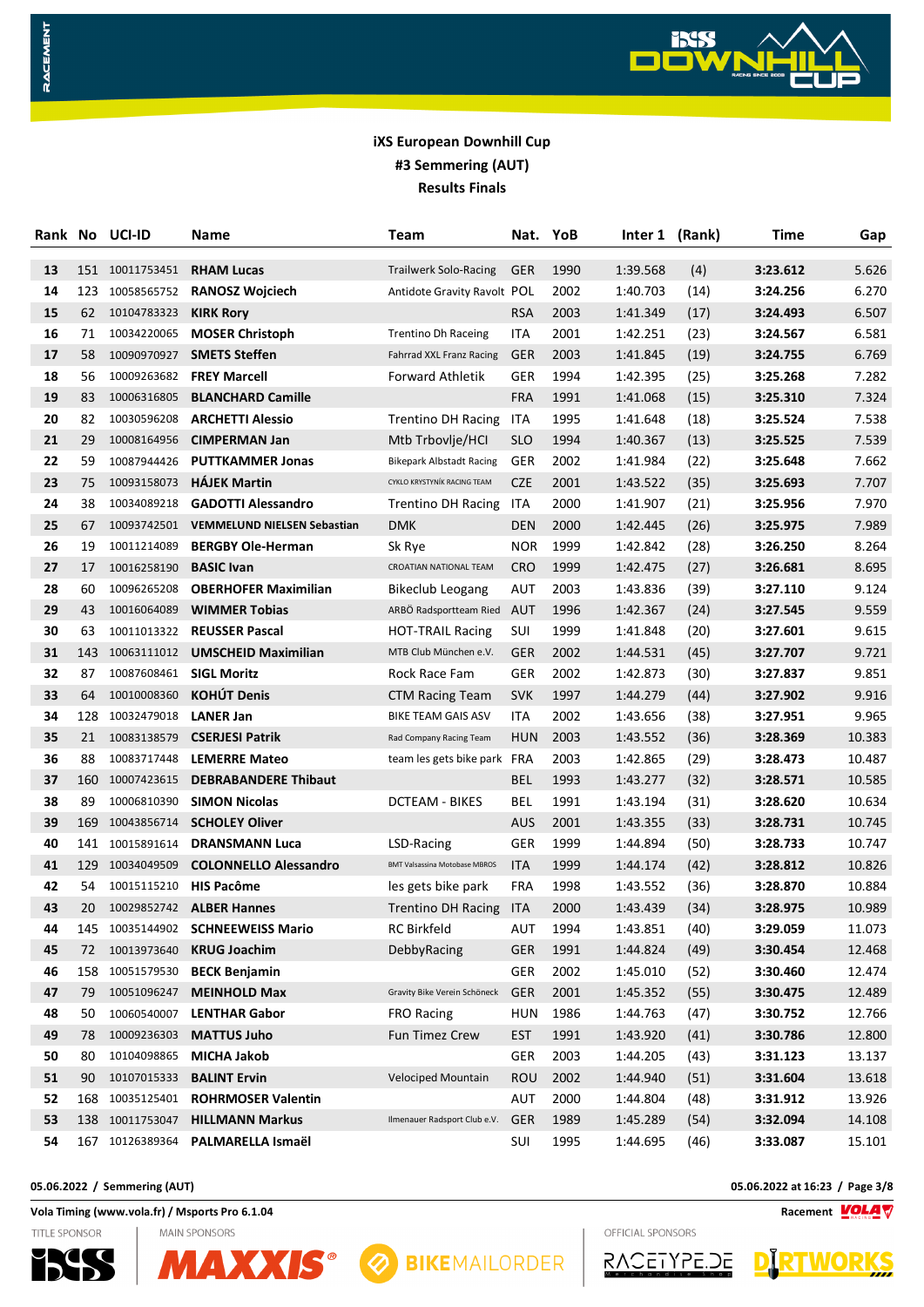

| Rank No             |     | UCI-ID          | Name                                   | Team                              | Nat.       | YoB  | Inter 1  | (Rank) | <b>Time</b> | Gap      |
|---------------------|-----|-----------------|----------------------------------------|-----------------------------------|------------|------|----------|--------|-------------|----------|
| 55                  | 86  | 10011214291     | <b>STIPPLER Tom</b>                    |                                   | SUI        | 1998 | 1:45.102 | (53)   | 3:33.750    | 15.764   |
| 56                  | 135 | 10016225757     | <b>DI Riccardo</b>                     | <b>FOUR T PROJECT</b>             | ITA        | 1992 | 1:45.373 | (56)   | 3:34.095    | 16.109   |
| 57                  | 84  | 10015370440     | <b>FABOK Daniel</b>                    | <b>Osmos Gravity Team</b>         | <b>CZE</b> | 1997 | 1:47.044 | (59)   | 3:34.214    | 16.228   |
| 58                  | 81  | 10062031783     | <b>WESTERHOLM Tuukka</b>               |                                   | <b>FIN</b> | 2002 | 1:48.194 | (62)   | 3:35.409    | 17.423   |
| 59                  | 133 | 10009263379     | <b>MITTERHAUSER Paul</b>               | <b>Dirty Trail Friends</b>        | <b>AUT</b> | 1995 | 1:48.367 | (63)   | 3:35.781    | 17.795   |
| 60                  | 96  | 10092560717     | <b>RUECKLINGER Luca</b>                | Lietz Sport Racing                | AUT        | 2003 | 1:46.062 | (57)   | 3:35.807    | 17.821   |
| 61                  | 94  | 10091995992     | <b>KALUS Jakub</b>                     | <b>Kraps Racing Team</b>          | <b>SVK</b> | 2003 | 1:47.129 | (60)   | 3:36.405    | 18.419   |
| 62                  | 140 | 10023605134     | <b>FUZESI Matyas</b>                   | Limit Racing Team                 | HUN        | 2003 | 1:49.243 | (68)   | 3:36.528    | 18.542   |
| 63                  |     | 148 10126285290 | <b>SCHMETTKE Vincent</b>               | Soulrider e.V.                    | <b>GER</b> | 2001 | 1:48.623 | (64)   | 3:36.567    | 18.581   |
| 64                  |     | 142 10077529656 | <b>SCHMIDT Luca</b>                    | LSD-Racing                        | GER        | 1999 | 1:49.835 | (71)   | 3:36.645    | 18.659   |
| 65                  | 92  | 10079249081     | <b>PETROVIC Erik</b>                   | <b>Kraps Racing Team</b>          | <b>SVK</b> | 2000 | 1:47.002 | (58)   | 3:37.188    | 19.202   |
| 66                  | 100 | 10045827834     | <b>METSÄRINTA Anton</b>                | RR                                | <b>FIN</b> | 2002 | 1:49.552 | (70)   | 3:37.677    | 19.691   |
| 67                  | 127 | 10100843507     | <b>FASCHING Clemens</b>                | <b>Bike Club GIANT Stattegg</b>   | AUT        | 1998 | 1:50.782 | (73)   | 3:38.333    | 20.347   |
| 68                  | 170 | 10092554047     | <b>STEMMLER Leon</b>                   |                                   | <b>GER</b> | 2002 | 1:49.393 | (69)   | 3:38.879    | 20.893   |
| 69                  | 51  | 10009566204     | <b>NEUBAUER Julian</b>                 | RC KREUZER RACING                 | <b>AUT</b> | 1997 | 1:48.841 | (66)   | 3:39.416    | 21.430   |
| 70                  |     | 163 10127400083 | <b>LEINBACH Luc</b>                    |                                   | GER        | 1999 | 1:50.839 | (74)   | 3:41.444    | 23.458   |
| 71                  |     | 154 10107931678 | <b>GALIZZI Gino</b>                    | <b>Trentino Dh Racing</b>         | ARG        | 2002 | 1:52.265 | (79)   | 3:42.476    | 24.490   |
| 72                  |     | 152 10029098263 | <b>BETTINZOLI Kevin</b>                | <b>Trentino dh Racing</b>         | ITA        | 2001 | 1:49.227 | (67)   | 3:42.518    | 24.532   |
| 73                  | 130 | 10011983019     | <b>SUÁREZ SANTANA Ayrton</b>           | <b>CENTRAL BIKE</b>               | <b>ESP</b> | 1992 | 1:48.735 | (65)   | 3:43.047    | 25.061   |
| 74                  | 147 | 10016126030     | <b>BEE Dennis</b>                      | RSV Wendlingen                    | GER        | 1992 | 1:50.598 | (72)   | 3:43.137    | 25.151   |
| 75                  | 10  | 10010010481     | <b>GATEV Stivian</b>                   | <b>HOTALICH</b>                   | <b>BUL</b> | 1991 | 1:52.249 | (78)   | 3:43.205    | 25.219   |
| 76                  | 93  | 10017595679     | <b>KOVSCA Jakob</b>                    | Rajd Ljubljana                    | <b>SLO</b> | 2001 | 1:52.328 | (80)   | 3:44.803    | 26.817   |
| 77                  | 45  | 10059837866     | <b>RAPEA Sebastian - Ioan</b>          | NHbikeRacingTeam                  | ROU        | 1999 | 1:52.392 | (81)   | 3:47.607    | 29.621   |
| 78                  | 173 | 10116724528     | <b>VON HIPPEL Jonathan</b>             |                                   | <b>GER</b> | 2000 | 1:51.671 | (76)   | 3:49.048    | 31.062   |
| 79                  | 605 | 10117112932     | <b>FÖHRINGER Thomas</b>                | LietzSportRacing                  | AUT        | 1991 | 1:55.263 | (82)   | 3:49.454    | 31.468   |
| 80                  | 25  | 10013568967     | <b>PILV Armin</b>                      | AP/saglab racing team             | EST        | 1999 | 1:51.462 | (75)   | 3:51.675    | 33.689   |
| 81                  | 91  | 10090984869     | <b>CLEMENS Titus</b>                   |                                   | <b>GER</b> | 2003 | 1:57.381 | (85)   | 3:51.808    | 33.822   |
| 82                  | 164 | 10015406109     | <b>MADZIA Mateusz</b>                  |                                   | <b>POL</b> | 1993 | 1:55.460 | (83)   | 3:53.565    | 35.579   |
| 83                  | 97  | 10093925484     | <b>MOLDVAI András</b>                  | 2GP LiMit Team                    | <b>HUN</b> | 2003 | 1:59.351 | (87)   | 3:56.292    | 38.306   |
| 84                  |     | 122 10093244767 | <b>MENEGOTTO Rairan</b>                | 3STARS-ALESSIBICI                 | ITA        | 1993 | 1:52.029 | (77)   | 3:58.017    | 40.031   |
| 85                  |     |                 | 125 10118649168 SECKA Martin           | ASKÖ Radwelt MK Factory Racing    | <b>AUT</b> | 1993 | 2:00.003 | (89)   | 3:58.989    | 41.003   |
| 86                  |     | 157 10013931204 | <b>SIATS Sven</b>                      | XXX Global Racing                 | GER        | 1990 | 2:00.627 | (90)   | 4:00.500    | 42.514   |
| 87                  |     | 124 10126806868 | <b>EICHINGER Nico</b>                  | ARBÖ Radsportteam Ried            | AUT        | 2003 | 2:00.683 | (91)   | 4:02.073    | 44.087   |
| 88                  |     |                 | 172 10015177854 VAN STEENWINKEL Clayde |                                   | <b>BEL</b> | 1989 | 1:57.463 | (86)   | 4:02.197    | 44.211   |
| 89                  |     |                 | 171 10082534654 TURBA Albertas         |                                   | LTU        | 1994 | 1:59.412 | (88)   | 4:03.697    | 45.711   |
| 90                  | 155 | 10124312453     | <b>GEREMIA Michele</b>                 | <b>Trentino DH racing</b>         | <b>ITA</b> | 1994 | 1:56.453 | (84)   | 4:06.208    | 48.222   |
| 91                  |     | 156 10129489425 | <b>RIEDEL Julius</b>                   | <b>Union Four Elements</b>        | <b>AUT</b> | 2003 | 2:02.726 | (92)   | 4:09.141    | 51.155   |
| 92                  | 144 | 10115490002     | <b>BALÁZS Márton</b>                   | Rad Company Racing Team           | <b>HUN</b> | 2002 | 2:07.442 | (93)   | 4:14.598    | 56.612   |
| 93                  | 85  | 10056125695     | <b>PAPARELLA Ethan</b>                 | SCOTT BMT VALSASSINA MOTOBASE ITA |            | 2002 | 2:38.205 | (94)   | 4:41.686    | 1:23.700 |
| 94                  | 99  | 10015891412     | TRÜTZSCHLER Karl                       |                                   | GER        | 1990 | 1:47.241 | (61)   | 5:14.643    | 1:56.657 |
| DNS - Did not start |     |                 |                                        |                                   |            |      |          |        |             |          |

### **05.06.2022 / Semmering (AUT) 05.06.2022 at 16:23 / Page 4/8** 10035154804 **SCHNOELLER Kilian** Tyrol Bike AUT 2001

### **Vola Timing (www.vola.fr) / Msports Pro 6.1.04 Racement**

**TITLE SPONSOR** 

RACEMENT









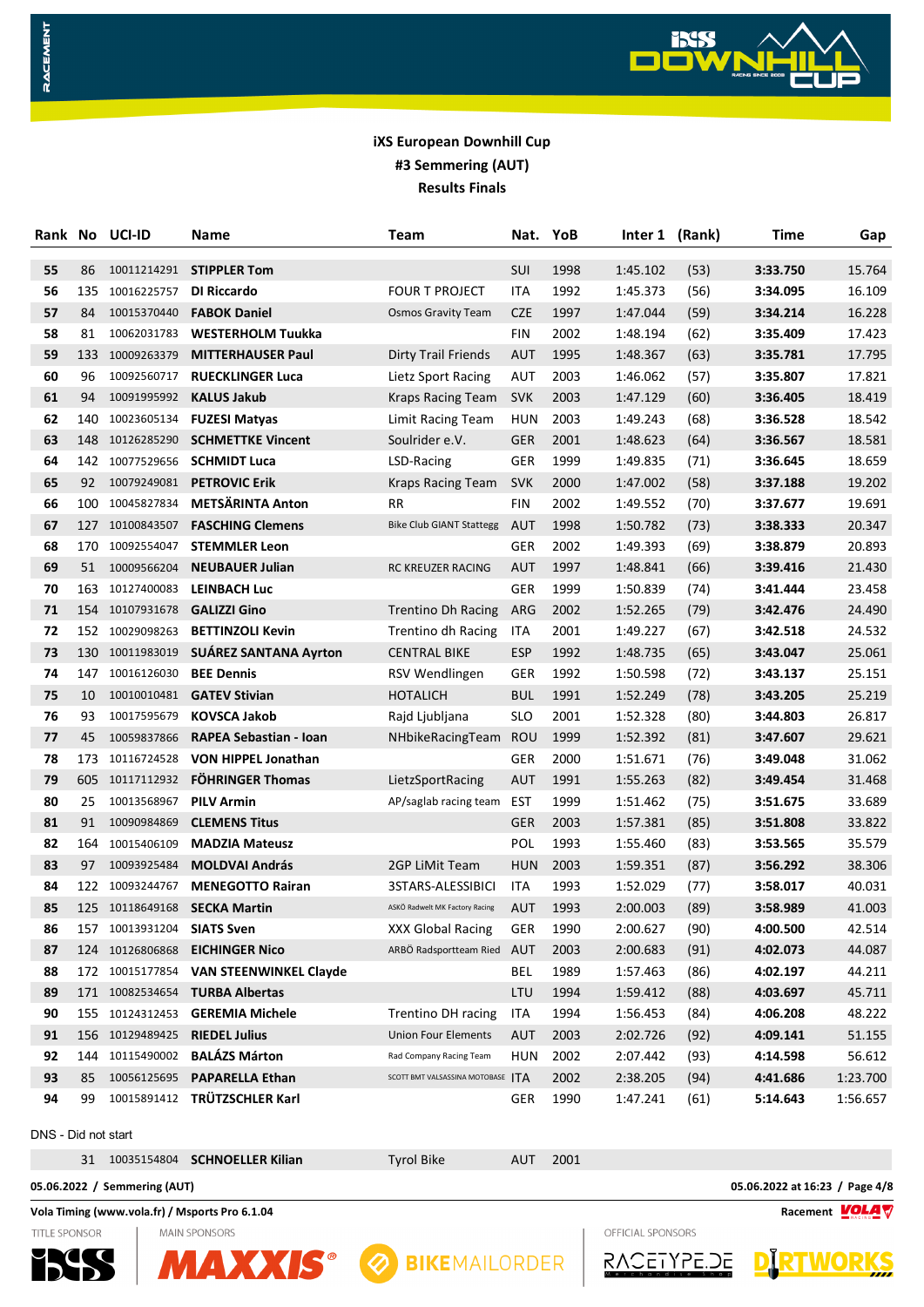

|                      |     | Rank No UCI-ID  | <b>Name</b>               | Team                           | Nat. YoB   |      | Inter 1 (Rank) | Time | Gap |
|----------------------|-----|-----------------|---------------------------|--------------------------------|------------|------|----------------|------|-----|
|                      |     |                 |                           |                                |            |      |                |      |     |
|                      | 36  | 10035136515     | <b>WIBMER Gabriel</b>     | <b>Tyrol Bike</b>              | AUT        | 2002 |                |      |     |
|                      | 44  | 10080622138     | <b>FINNIS Connor</b>      | Commencal SA racing            | <b>RSA</b> | 2001 |                |      |     |
|                      | 52  | 10014332338     | <b>KING Ciaran</b>        | Worx UK / Cheerful Buddha / So | <b>GBR</b> | 1997 |                |      |     |
|                      | 73  | 10099848750     | <b>KOWALTSCHIK Julius</b> |                                | <b>GER</b> | 2001 |                |      |     |
|                      |     | 74 10016194738  | <b>VIOLLAND Remy</b>      | <b>CRAN GEVRIER VTT</b>        | <b>FRA</b> | 1994 |                |      |     |
|                      | 146 | 10106265100     | <b>VODAN Friderik</b>     | Rock-Race fam                  | <b>GER</b> | 2003 |                |      |     |
|                      |     | 153 10125055010 | <b>CICOLI Stefano</b>     | <b>Trentino DH Racing</b>      | <b>ITA</b> | 1992 |                |      |     |
|                      | 159 | 10092217577     | <b>BUHL Kilian</b>        |                                | <b>AUT</b> | 2003 |                |      |     |
|                      |     | 174 10107529837 | <b>WALZ Bela-Maria</b>    |                                | <b>GER</b> | 2001 |                |      |     |
|                      | 175 | 10059318009     | WIESE Joschua             |                                | <b>GER</b> | 1997 |                |      |     |
|                      |     |                 |                           |                                |            |      |                |      |     |
| DNF - Did not finish |     |                 |                           |                                |            |      |                |      |     |
|                      | 77  | 10083120391     | <b>SCIESZKA Adrian</b>    | looking for one                | <b>POL</b> | 1999 |                |      |     |

## **Pro U19 male - Final**

RACEMENT

| 180 | 10083464339 | <b>SCHLEBES Nico</b>       |                             | <b>GER</b> | 2004                                                                                                                                                                                          | 1:38.243 | (1)  | 3:18.719 |        |
|-----|-------------|----------------------------|-----------------------------|------------|-----------------------------------------------------------------------------------------------------------------------------------------------------------------------------------------------|----------|------|----------|--------|
| 194 | 10035126209 | <b>KOLLE Nikolas</b>       | <b>GIANT Stattegg</b>       | <b>AUT</b> | 2005                                                                                                                                                                                          | 1:40.100 | (2)  | 3:19.784 | 1.065  |
| 189 | 10062031177 | <b>KAUPPINEN Samu</b>      | Pyorahuolto.com             | <b>FIN</b> | 2005                                                                                                                                                                                          | 1:40.969 | (4)  | 3:23.185 | 4.466  |
| 212 | 10022611690 | <b>TUNSVED Walle</b>       | Järvsö Bergscykel klubb     | <b>SWE</b> | 2005                                                                                                                                                                                          | 1:40.512 | (3)  | 3:23.940 | 5.221  |
| 186 | 10107674529 | <b>HECK Maximilian</b>     |                             |            | 2005                                                                                                                                                                                          | 1:42.312 | (7)  | 3:24.607 | 5.888  |
| 207 | 10117081004 | <b>MEDCALF Evan</b>        | Evolve Racing               | <b>USA</b> | 2005                                                                                                                                                                                          | 1:42.608 | (9)  | 3:24.836 | 6.117  |
| 183 | 10030890541 | <b>VENTURI Patrick</b>     | 3 STARS A.S.D. - ALESSIBICI | <b>ITA</b> | 2005                                                                                                                                                                                          | 1:41.975 | (6)  | 3:25.470 | 6.751  |
| 184 | 10036222511 | <b>SCHULTE Jesse</b>       | Saris Rouvy Sauerland Team  | GER        | 2005                                                                                                                                                                                          | 1:41.893 | (5)  | 3:25.510 | 6.791  |
| 182 | 10094113121 | <b>KOLECÍK Ondrej</b>      | <b>KELLYS FACTORY TEAM</b>  | <b>CZE</b> | 2005                                                                                                                                                                                          | 1:43.046 | (12) | 3:25.707 | 6.988  |
| 199 | 10096051707 | <b>FREUND Leo</b>          | Banshee Racing Brigade      | <b>AUT</b> | 2004                                                                                                                                                                                          | 1:42.317 | (8)  | 3:25.771 | 7.052  |
| 185 | 10097180139 | <b>CELESTINA Val</b>       |                             |            | 2005                                                                                                                                                                                          | 1:42.923 | (11) | 3:26.876 | 8.157  |
| 193 | 10032248541 | <b>BONANOMI Andrea</b>     | <b>Team Fuma Racing</b>     | <b>ITA</b> | 2005                                                                                                                                                                                          | 1:43.951 | (13) | 3:27.356 | 8.637  |
| 191 | 10117591464 | <b>GAWLAK-SOCKA Kacper</b> |                             |            | 2004                                                                                                                                                                                          | 1:44.013 | (14) | 3:27.358 | 8.639  |
| 187 | 10071403296 | <b>KELLER Dario</b>        |                             | SUI        | 2004                                                                                                                                                                                          | 1:42.625 | (10) | 3:27.474 | 8.755  |
| 195 | 10092562434 | <b>ZSCHIPPIG Tom</b>       | <b>DH Talent Team</b>       | <b>GER</b> | 2004                                                                                                                                                                                          | 1:45.393 | (19) | 3:30.573 | 11.854 |
| 196 | 10112862211 | <b>TROILLET Jules</b>      | Verbier Bike Club           | SUI        | 2004                                                                                                                                                                                          | 1:45.929 | (23) | 3:30.913 | 12.194 |
| 216 | 10119227330 | <b>BERGER Jonas</b>        | <b>MTB Artits</b>           | <b>AUT</b> | 2005                                                                                                                                                                                          | 1:47.657 | (28) | 3:31.238 | 12.519 |
| 178 | 10112268588 | <b>MCELYEA Colin</b>       | <b>Evolve Racing</b>        | <b>USA</b> | 2004                                                                                                                                                                                          | 1:44.933 | (17) | 3:31.273 | 12.554 |
| 190 | 10080610115 | <b>PICCINI Manuel</b>      |                             |            | 2004                                                                                                                                                                                          | 1:46.928 | (27) | 3:31.655 | 12.936 |
| 223 | 10066141654 | <b>ARDERN Nils</b>         |                             |            | 2005                                                                                                                                                                                          | 1:45.452 | (20) | 3:31.898 | 13.179 |
| 206 |             | <b>KOHLGRUBER Leif</b>     |                             |            | 2005                                                                                                                                                                                          | 1:46.340 | (24) | 3:32.309 | 13.590 |
| 179 | 10113916477 | O'NEILL Bergen             |                             | <b>AUS</b> | 2004                                                                                                                                                                                          | 1:44.037 | (15) | 3:32.391 | 13.672 |
| 200 | 10107271977 | <b>PAJAK Jan</b>           | ABC - Arek Bike Center      | POL        | 2005                                                                                                                                                                                          | 1:46.371 | (25) | 3:32.726 | 14.007 |
| 176 | 10052899841 | <b>MAZNEIKOV Dimitar</b>   | <b>Riders United</b>        | <b>BUL</b> | 2004                                                                                                                                                                                          | 1:45.239 | (18) | 3:33.892 | 15.173 |
| 198 |             | <b>TICHY Filip</b>         | <b>Osmos Gravity Team</b>   | <b>SVK</b> | 2005                                                                                                                                                                                          | 1:46.808 | (26) | 3:33.919 | 15.200 |
|     |             | 10107553277<br>10046038103 |                             |            | GIANT Stattegg, Team Erlkönig AUT<br>Bikehanic-20Chocolate SLO<br>Antidote Gravity Revolt POL<br>Kona - Bike Center Cimone ITA<br><b>Trailstore Collective SWE</b><br>Ergotec racing team GER |          |      |          |        |

### **05.06.2022 / Semmering (AUT) 05.06.2022 at 16:23 / Page 5/8**

**Vola Timing (www.vola.fr) / Msports Pro 6.1.04 Racement**

TITLE SPONSOR





OFFICIAL SPONSORS



WORKS **D**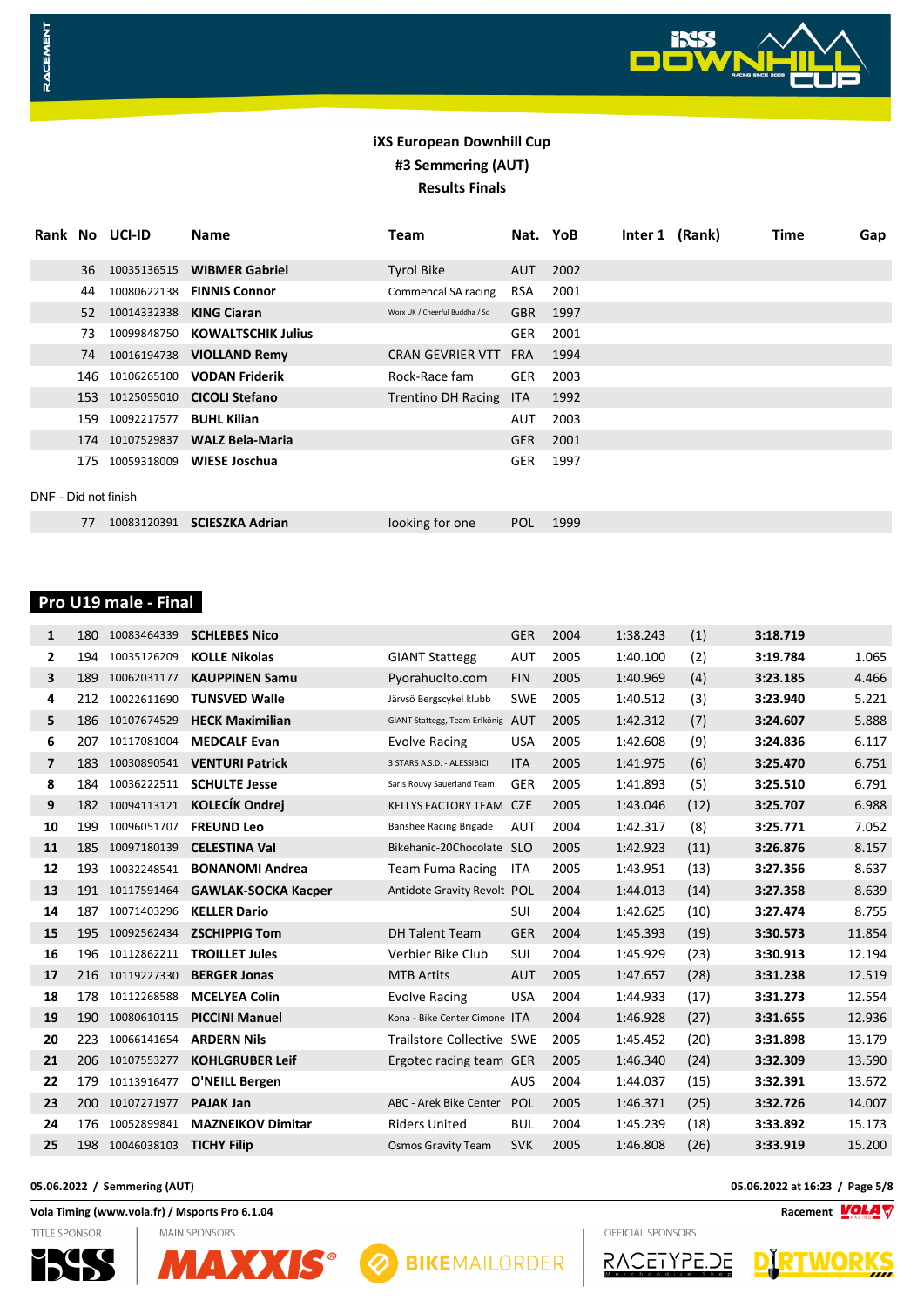

|                      |     | Rank No UCI-ID                                             | Name                                           | Team                               |            | Nat. YoB |                   | Inter 1 (Rank) | Time                           | Gap                  |
|----------------------|-----|------------------------------------------------------------|------------------------------------------------|------------------------------------|------------|----------|-------------------|----------------|--------------------------------|----------------------|
| 26                   | 226 | 10128334923                                                | <b>PERRAUDIN Mathis</b>                        |                                    | SUI        | 2004     | 1:45.673          | (21)           | 3:34.134                       | 15.415               |
| 27                   | 201 | 10126280139                                                | <b>EICHINGER Johannes</b>                      | Bayeride e.V.                      | GER        | 2005     | 1:48.557          | (30)           | 3:35.098                       | 16.379               |
| 28                   | 209 | 10119226421                                                | <b>WINKLER Kevin</b>                           | <b>GIANT Stattegg</b>              | AUT        | 2005     | 1:50.626          | (32)           | 3:36.264                       | 17.545               |
| 29                   | 188 | 10050884362                                                | <b>AMIGUET Fridolin</b>                        | Verbier Bike Club                  | <b>SUI</b> | 2005     | 1:45.891          | (22)           | 3:37.886                       | 19.167               |
| 30                   | 197 | 10115615694                                                | <b>GRASSI Leonardo</b>                         | Squadra Scoutbike.com ITA          |            | 2005     | 1:48.499          | (29)           | 3:39.610                       | 20.891               |
| 31                   | 222 | 10096664625                                                | <b>BIANCHI Alberto Lodovico</b>                | Team scoutbike.com                 | ITA        | 2005     | 1:50.075          | (31)           | 3:40.419                       | 21.700               |
| 32                   | 215 | 10117206191                                                | <b>SAN SOUCI Austin</b>                        | <b>Gravity Academy</b>             | <b>USA</b> | 2005     | 1:44.365          | (16)           | 3:41.272                       | 22.553               |
| 33                   | 218 | 10112403277                                                | <b>REGENYI Levente</b>                         | Rad Company Racing Team SE         | HUN        | 2005     | 1:51.287          | (33)           | 3:41.303                       | 22.584               |
| 34                   |     | 214 10023605235                                            | <b>FÜZESI Daniel</b>                           | Limit Racing Team                  | <b>HUN</b> | 2005     | 1:52.448          | (35)           | 3:41.434                       | 22.715               |
| 35                   | 227 | 10119125276                                                | <b>SCHÜRZ Fabian</b>                           |                                    | AUT        | 2004     | 1:51.417          | (34)           | 3:41.866                       | 23.147               |
| 36                   |     | 202 10114765835                                            | <b>MIKOL Jacob</b>                             | <b>Bikeclub Giant Stattegg AUT</b> |            | 2005     | 1:52.736          | (37)           | 3:43.242                       | 24.523               |
| 37                   | 213 | 10119769318                                                | <b>ALEXANDRU Blaj</b>                          | <b>Kronstadt Cycling</b>           | ROU        | 2005     | 1:52.455          | (36)           | 3:47.434                       | 28.715               |
| 38                   |     |                                                            | 221 10083908115 SANTIÀ Tommaso                 | SCOTT BMT Valsassina Motobase      | <b>ITA</b> | 2005     | 1:53.640          | (39)           | 3:49.721                       | 31.002               |
| 39                   |     | 181 10092664585                                            | <b>DOYCHEV Velin</b>                           |                                    | <b>BUL</b> | 2004     | 1:53.192          | (38)           | 3:49.858                       | 31.139               |
| 40                   | 203 | 10113716417                                                | <b>TEGETHOFF Kilian</b>                        | <b>Bikeclub Leogang</b>            | <b>AUT</b> | 2005     | 1:56.765          | (43)           | 3:50.799                       | 32.080               |
| 41                   | 219 | 10106219024                                                | <b>ZADRAZILL lan</b>                           | <b>Rc Kreuzer Racing</b>           | AUT        | 2005     | 1:55.210          | (41)           | 3:50.829                       | 32.110               |
| 42                   | 208 | 10113433602                                                | <b>KRASZNAI Tamás</b>                          | <b>FRO RACING</b>                  | <b>HUN</b> | 2004     | 1:54.376          | (40)           | 3:51.905                       | 33.186               |
| 43                   | 224 | 10125049148                                                | <b>DE BRUIN Alex</b>                           |                                    | <b>RSA</b> | 2005     | 1:56.537          | (42)           | 3:52.607                       | 33.888               |
| 44                   | 220 | 10035116004                                                | <b>KOUDELKA Sebastian</b>                      | <b>RSC Veitsch</b>                 | <b>AUT</b> | 2004     | 1:57.428          | (44)           | 3:53.801                       | 35.082               |
| 45                   | 204 |                                                            | 10096781631 HAIDVOGEL Tim                      | Bikestore.cc                       | AUT        | 2004     | 1:58.489          | (45)           | 3:54.990                       | 36.271               |
| 46                   |     |                                                            | 205 10106816986 LABSKÝ Jakub                   | Cyklistický klub Stupava           | <b>SVK</b> | 2005     | 2:04.907          | (46)           | 4:08.515                       | 49.796               |
| DNS - Did not start  |     |                                                            |                                                |                                    |            |          |                   |                |                                |                      |
|                      |     | 177 10051476062                                            | <b>CRUZ Tegan</b>                              | Rockshox Trek Race Team            | <b>CAN</b> | 2005     |                   |                |                                |                      |
| DNF - Did not finish |     | 192 10107264196                                            | <b>WEINHANDL Sebastian</b>                     | URC Radsport Scheicher             | AUT        | 2005     |                   |                |                                |                      |
|                      |     |                                                            | 211 10117761822 MITCHKO Matt                   | <b>Gravity Academy Racing</b>      | <b>USA</b> | 2004     |                   |                |                                |                      |
| 1                    |     | Pro U19 female - Final<br>229 10128245502 <b>ITEN Emma</b> |                                                |                                    | <b>SUI</b> | 2005     | 1:57.773          | (1)            | 3:56.135                       |                      |
|                      |     |                                                            |                                                |                                    |            |          |                   |                |                                |                      |
| DNS - Did not start  |     |                                                            |                                                |                                    |            |          |                   |                |                                |                      |
|                      |     |                                                            | 228 10106388671 <b>TOSHEVA Denitsa</b>         | <b>Riders United</b>               | <b>BUL</b> | 2004     |                   |                |                                |                      |
|                      |     | Pro U17 male - Final                                       |                                                |                                    |            |          |                   |                |                                |                      |
| 1                    |     |                                                            | 230 10093968631 HAUSER Christian               | 3stars - Alessibici                | <b>ITA</b> | 2006     | 1:36.387          | (1)            | 3:15.685                       |                      |
|                      |     | 05.06.2022 / Semmering (AUT)                               |                                                |                                    |            |          |                   |                | 05.06.2022 at 16:23 / Page 6/8 |                      |
|                      |     |                                                            | Vola Timing (www.vola.fr) / Msports Pro 6.1.04 |                                    |            |          |                   |                |                                | Racement <b>VOLA</b> |
| <b>TITLE SPONSOR</b> |     |                                                            | <b>MAIN SPONSORS</b>                           |                                    |            |          | OFFICIAL SPONSORS |                |                                |                      |
|                      |     |                                                            | <b>MAXXIS®</b>                                 | <b>8 BIKEMAILORDER</b>             |            |          |                   | \CETYPE.DE     |                                |                      |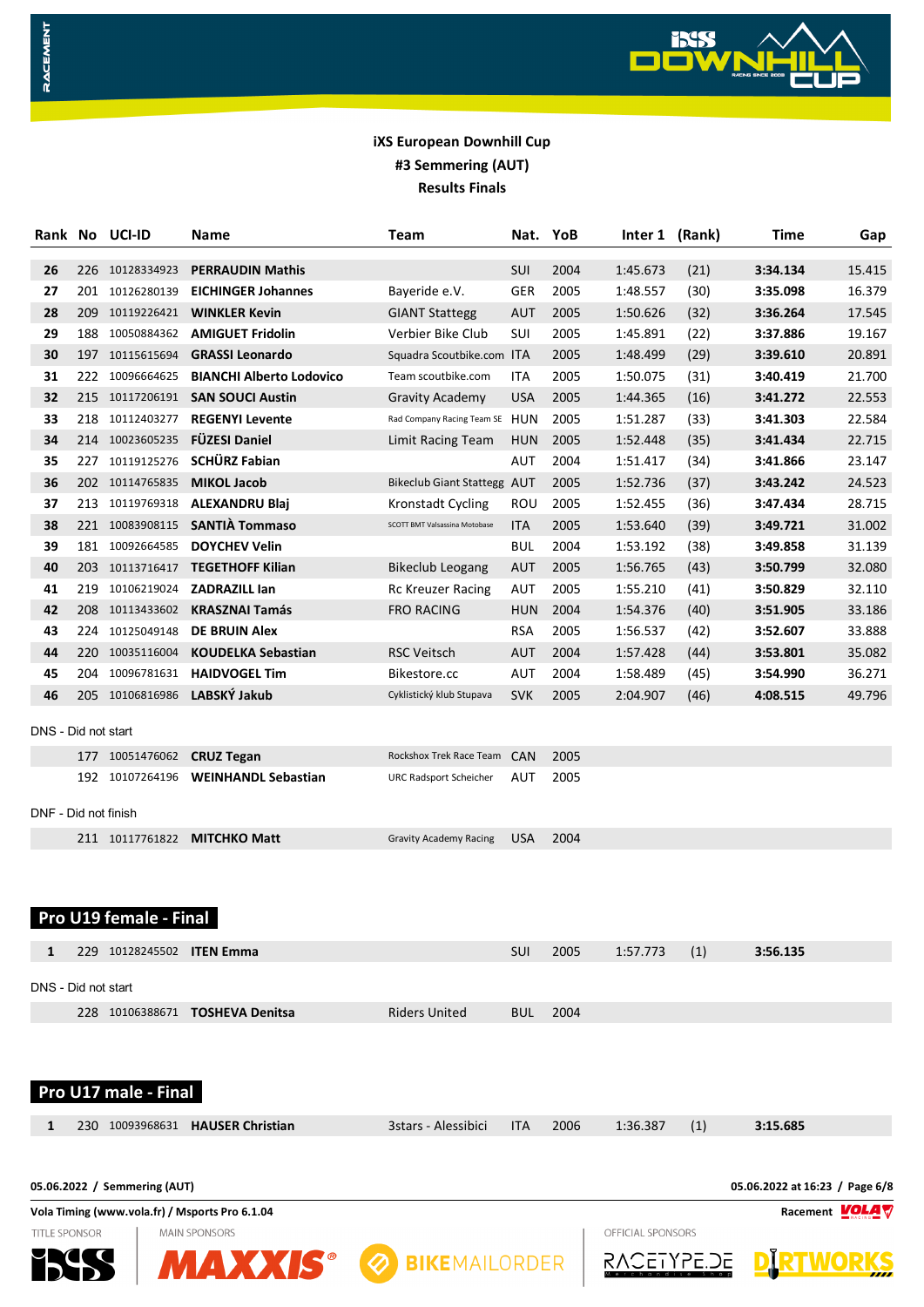

| Rank         |     | No UCI-ID       | Name                               | Team                               | Nat.       | YoB  | Inter 1 (Rank) |      | Time     | Gap      |
|--------------|-----|-----------------|------------------------------------|------------------------------------|------------|------|----------------|------|----------|----------|
| $\mathbf{2}$ |     | 231 10128344623 | <b>LAMARIS Marco</b>               | <b>APO KOROPIOU</b>                | <b>GRE</b> | 2006 | 1:37.699       | (2)  | 3:18.891 | 3.206    |
| з            |     | 261 10036139049 | <b>HUTER Mike</b>                  | <b>Gamux Factory Racing</b>        | SUI        | 2006 | 1:40.673       | (3)  | 3:21.676 | 5.991    |
| 4            |     | 270 10107553883 | <b>KOCH Julian</b>                 | RockRaceFam                        | AUT        | 2006 | 1:43.733       | (9)  | 3:25.928 | 10.243   |
| 5            | 235 | 10115426344     | <b>NEUMANN Lino</b>                |                                    | GER        | 2006 | 1:43.016       | (5)  | 3:26.781 | 11.096   |
| 6            |     | 268 10117608541 | <b>OSTFELD Roee</b>                | ProBikeTrip Downhill Racing        | <b>ISR</b> | 2006 | 1:43.392       | (6)  | 3:28.077 | 12.392   |
| 7            | 234 | 10110567149     | <b>SCHÜTZ Fabrizio</b>             |                                    | SUI        | 2006 | 1:43.687       | (8)  | 3:29.151 | 13.466   |
| 8            | 240 | 10077541578     | <b>VOGL Oliver</b>                 | DH TEAM TIROL                      | <b>AUT</b> | 2007 | 1:42.222       | (4)  | 3:29.437 | 13.752   |
| 9            | 241 | 10117562970     | <b>POHN Valentin</b>               | <b>LRC P.Max Almtal</b>            | AUT        | 2006 | 1:44.302       | (10) | 3:29.641 | 13.956   |
| 10           | 239 | 10126498286     | LÄMMLEIN Lukas                     | <b>Team Herobikes</b>              | <b>GER</b> | 2007 | 1:44.595       | (11) | 3:30.289 | 14.604   |
| 11           |     | 236 10096620064 | MÄEUIBO Riko                       | AP/saglab racing team              | EST        | 2007 | 1:43.559       | (7)  | 3:30.822 | 15.137   |
| 12           |     | 247 10107244695 | <b>PETERMICHL Julian</b>           | <b>GRAVITY-ROOKIES</b>             | <b>AUT</b> | 2006 | 1:45.981       | (12) | 3:32.817 | 17.132   |
| 13           |     | 251 10117783242 | <b>HLOBIL Michal</b>               | CK Stupava                         | <b>SVK</b> | 2007 | 1:48.523       | (16) | 3:36.555 | 20.870   |
| 14           | 248 | 10094811521     | <b>KADLEC Premysl</b>              | X - RIDE TEAM RACING LE?NÁ         | <b>CZE</b> | 2006 | 1:48.264       | (14) | 3:36.746 | 21.061   |
| 15           |     | 271 10127280451 | <b>ZEIPPER Julius</b>              | <b>Union Four Elements</b>         | AUT        | 2006 | 1:46.426       | (13) | 3:36.913 | 21.228   |
| 16           | 278 | 10111253324     | <b>ZMÖLNIG Pascal</b>              |                                    | <b>AUT</b> | 2006 | 1:49.519       | (18) | 3:37.155 | 21.470   |
| 17           |     | 243 10118473457 | <b>WIMMER Franz Ferdinand</b>      | RC Hollenstein                     | <b>AUT</b> | 2006 | 1:48.904       | (17) | 3:38.202 | 22.517   |
| 18           |     | 263 10118889345 | <b>APRO Botond</b>                 | <b>ILRC</b>                        | <b>HUN</b> | 2006 | 1:49.689       | (20) | 3:39.553 | 23.868   |
| 19           |     | 245 10106983607 | <b>ILIEV Bojidar</b>               | <b>HOTALICH</b>                    | <b>BUL</b> | 2006 | 1:50.382       | (21) | 3:39.729 | 24.044   |
| 20           | 250 |                 | 10036277172 STÄBLER Luca           | MTB Teck                           | <b>GER</b> | 2006 | 1:48.467       | (15) | 3:40.928 | 25.243   |
| 21           |     | 252 10119262793 | <b>CHIPER Serban-Gabriel</b>       | Velociped Mountain                 | ROU        | 2006 | 1:51.387       | (25) | 3:41.530 | 25.845   |
| 22           |     | 237 10092664787 | <b>VASILEV Roberto</b>             | <b>Riders United</b>               | <b>BUL</b> | 2006 | 1:51.370       | (24) | 3:43.139 | 27.454   |
| 23           | 272 | 10118298453     | <b>PETERSON Mark</b>               | Valga Motoklubi                    | <b>EST</b> | 2006 | 1:51.818       | (26) | 3:43.574 | 27.889   |
| 24           | 249 |                 | 10106572365 <b>VASEK Sebastian</b> | X-Ride Team Racing Le?ná CZE       |            | 2006 | 1:53.470       | (29) | 3:43.944 | 28.259   |
| 25           | 244 | 10083098668     | <b>MOLDOVAN Florian</b>            | Velociped Mountain                 | ROU        | 2006 | 1:51.162       | (23) | 3:45.470 | 29.785   |
| 26           | 257 | 10127973902     | <b>KNALLER Paul</b>                | <b>Bikeclub Giant Stattegg AUT</b> |            | 2007 | 1:53.132       | (28) | 3:46.066 | 30.381   |
| 27           | 246 | 10116045023     | <b>SODER Kilian</b>                | Rad Union St.Johann                | AUT        | 2007 | 1:49.644       | (19) | 3:46.201 | 30.516   |
| 28           | 277 | 10129861964     | <b>WITTENZELLNER Max</b>           |                                    | <b>GER</b> | 2007 | 1:54.749       | (32) | 3:46.352 | 30.667   |
| 29           | 264 | 10106630262     | <b>VORLÍCEK Marián</b>             | MMR Racing H.T.                    | <b>CZE</b> | 2007 | 1:52.785       | (27) | 3:46.958 | 31.273   |
| 30           | 266 | 10118593392     | <b>RIEDL Maximilian</b>            | MuddyTeamBikers                    | <b>AUT</b> | 2006 | 1:50.557       | (22) | 3:48.272 | 32.587   |
| 31           | 259 | 10113391566     | LACHKOVIC Jakub                    | Ck Stupava                         | <b>SVK</b> | 2006 | 1:54.200       | (30) | 3:49.791 | 34.106   |
| 32           |     |                 | 254 10107823463 POP Alexandru      | <b>ACS Kronstadt Cycling</b>       | ROU        | 2006 | 1:54.311       | (31) | 3:51.114 | 35.429   |
| 33           |     | 269 10119258955 | <b>MEERSTADT Boudewijn</b>         | ProBikeTrip Downhill Racing te NED |            | 2007 | 1:54.814       | (33) | 3:51.335 | 35.650   |
| 34           |     | 233 10031568531 | <b>MASCHERINI Lorenzo</b>          | Ancillotti Factory team            | <b>ITA</b> | 2007 | 2:15.382       | (38) | 3:58.851 | 43.166   |
| 35           |     | 274 10120609376 | <b>ZANFIR David</b>                | <b>Velociped Mountain</b>          | ROU        | 2006 | 1:58.065       | (36) | 3:59.188 | 43.503   |
| 36           |     | 602 10130925732 | <b>PAUKOVITSCH Philipp</b>         | <b>Rc Kreuzer Racing</b>           | <b>AUT</b> | 2007 | 1:55.654       | (35) | 4:03.859 | 48.174   |
| 37           | 267 | 10130523281     | <b>DANNER Michael</b>              | PopaFlo Arbö Freistadt AUT         |            | 2007 | 1:54.818       | (34) | 4:12.529 | 56.844   |
| 38           |     | 273 10096893886 | <b>LAZAR Stefan</b>                | Velociped Mountain                 | ROU        | 2006 | 1:58.892       | (37) | 4:29.556 | 1:13.871 |
|              |     |                 |                                    |                                    |            |      |                |      |          |          |

DNS - Did not start

RACEMENT

|  | 253 10107272280 SLIWKA Mikolaj  | ABC Bike Camp POL 2006 |  |
|--|---------------------------------|------------------------|--|
|  | 265 10129539945 LEEB Maximilian | Muddybikers AUT 2007   |  |

### **05.06.2022 / Semmering (AUT) 05.06.2022 at 16:23 / Page 7/8**

**Vola Timing (www.vola.fr) / Msports Pro 6.1.04 Racement**

**TITLE SPONSOR** 





**8 BIKEMAILORDER**